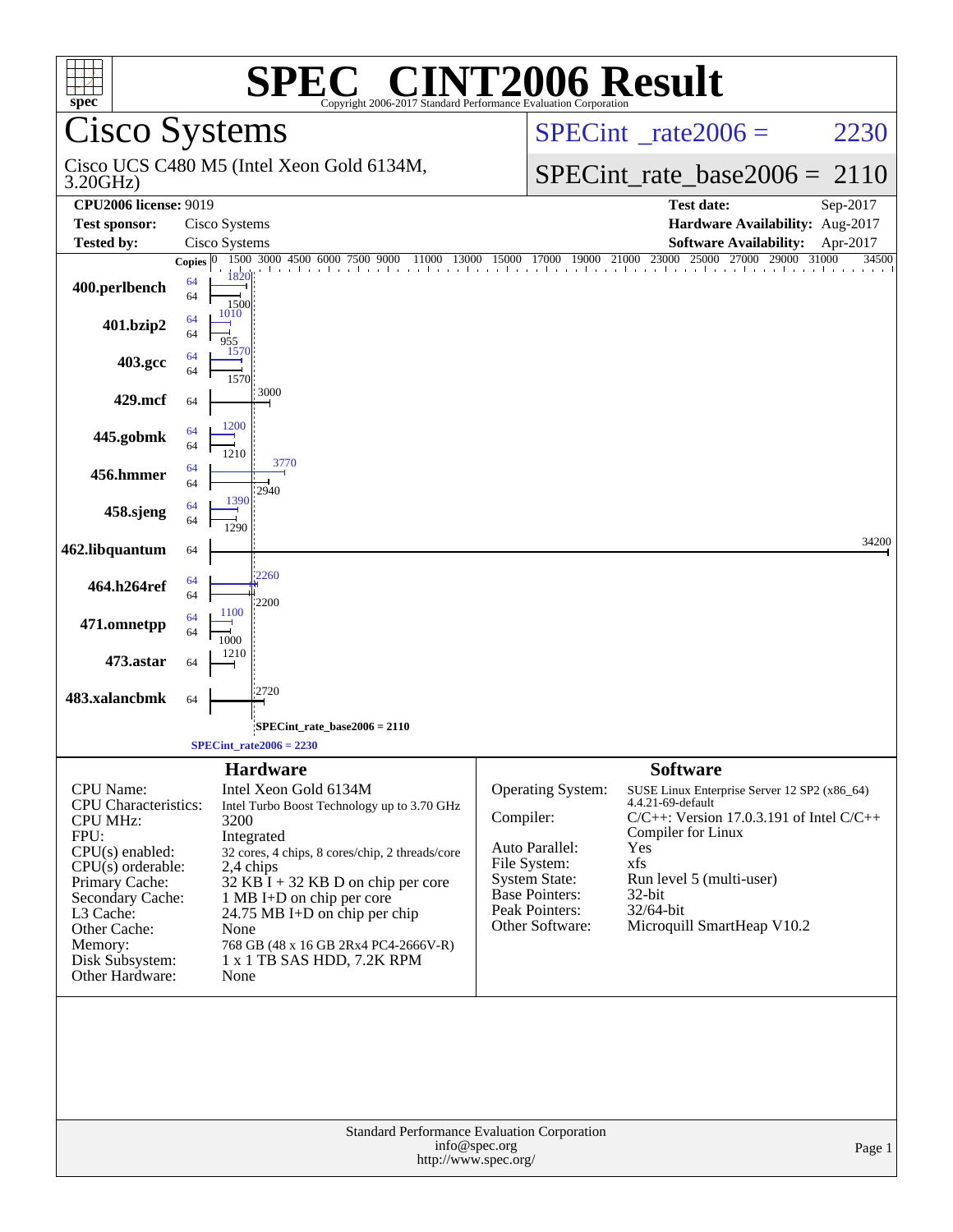

# Cisco Systems

3.20GHz) Cisco UCS C480 M5 (Intel Xeon Gold 6134M, SPECint rate $2006 = 2230$ 

#### [SPECint\\_rate\\_base2006 =](http://www.spec.org/auto/cpu2006/Docs/result-fields.html#SPECintratebase2006) 2110

**[CPU2006 license:](http://www.spec.org/auto/cpu2006/Docs/result-fields.html#CPU2006license)** 9019 **[Test date:](http://www.spec.org/auto/cpu2006/Docs/result-fields.html#Testdate)** Sep-2017 **[Test sponsor:](http://www.spec.org/auto/cpu2006/Docs/result-fields.html#Testsponsor)** Cisco Systems **[Hardware Availability:](http://www.spec.org/auto/cpu2006/Docs/result-fields.html#HardwareAvailability)** Aug-2017 **[Tested by:](http://www.spec.org/auto/cpu2006/Docs/result-fields.html#Testedby)** Cisco Systems **[Software Availability:](http://www.spec.org/auto/cpu2006/Docs/result-fields.html#SoftwareAvailability)** Apr-2017

#### **[Results Table](http://www.spec.org/auto/cpu2006/Docs/result-fields.html#ResultsTable)**

|                    | <b>Base</b>                                                                                              |                |              |                |             | <b>Peak</b>    |             |               |                |              |                |              |                |              |
|--------------------|----------------------------------------------------------------------------------------------------------|----------------|--------------|----------------|-------------|----------------|-------------|---------------|----------------|--------------|----------------|--------------|----------------|--------------|
| <b>Benchmark</b>   | <b>Copies</b>                                                                                            | <b>Seconds</b> | <b>Ratio</b> | <b>Seconds</b> | Ratio       | <b>Seconds</b> | Ratio       | <b>Copies</b> | <b>Seconds</b> | <b>Ratio</b> | <b>Seconds</b> | <b>Ratio</b> | <b>Seconds</b> | <b>Ratio</b> |
| 400.perlbench      | 64                                                                                                       | 416            | 1500         | 416            | 1500        | 417            | 15001       | 64            | 345            | 1810         | 343            | 1820         | 344            | 1820         |
| 401.bzip2          | 64                                                                                                       | 647            | 955          | 645            | 957         | 647            | 954l        | 64            | 612            | 1010         | 612            | 1010         | 612            | 1010         |
| $403.\mathrm{gcc}$ | 64                                                                                                       | 326            | 1580         | 327            | 1570        | 328            | 15701       | 64            | 327            | 1570         | 327            | 1580         | 329            | 1570         |
| $429$ .mcf         | 64                                                                                                       | 195            | 3000         | 195            | 2990        | 194            | 3000l       | 64            | 195            | 3000         | 195            | 2990         | 194            | 3000         |
| $445$ .gobm $k$    | 64                                                                                                       | 557            | 1210         | 557            | 1200        | 556            | 1210        | 64            | 558            | 1200         | 558            | 1200         | 558            | 1200         |
| 456.hmmer          | 64                                                                                                       | 203            | 2940         | 206            | 2900        | 203            | <b>2940</b> | 64            | 159            | 3760         | 158            | 3770         | 158            | 3770         |
| $458$ .sjeng       | 64                                                                                                       | 600            | 1290         | 600            | 1290        | 600            | <b>1290</b> | 64            | 557            | 1390         | 557            | 1390         | 557            | <b>1390</b>  |
| 462.libquantum     | 64                                                                                                       | 38.7           | 34300        | 38.7           | 34200       | 38.7           | 34200       | 64            | 38.7           | 34300        | 38.7           | 34200        | 38.7           | 34200        |
| 464.h264ref        | 64                                                                                                       | 644            | 2200         | 644            | 2200        | 725            | 1950        | 64            | 593            | 2390         | 707            | 2000         | 626            | 2260         |
| 471.omnetpp        | 64                                                                                                       | 399            | 1000         | 399            | <b>1000</b> | 399            | 1000l       | 64            | 365            | 1100         | 365            | 1090         | 365            | <b>1100</b>  |
| $473$ . astar      | 64                                                                                                       | 369            | 1220         | 370            | 1210        | 370            | 1210        | 64            | 369            | 1220         | 370            | 1210         | 370            | 1210         |
| 483.xalancbmk      | 64                                                                                                       | 162            | 2720         | 162            | 2720        | 163            | 2720        | 64            | 162            | 2720         | 162            | 2720         | 163            | 2720         |
|                    | Results appear in the order in which they were run. Bold underlined text indicates a median measurement. |                |              |                |             |                |             |               |                |              |                |              |                |              |

#### **[Submit Notes](http://www.spec.org/auto/cpu2006/Docs/result-fields.html#SubmitNotes)**

 The numactl mechanism was used to bind copies to processors. The config file option 'submit' was used to generate numactl commands to bind each copy to a specific processor. For details, please see the config file.

#### **[Operating System Notes](http://www.spec.org/auto/cpu2006/Docs/result-fields.html#OperatingSystemNotes)**

Stack size set to unlimited using "ulimit -s unlimited"

#### **[Platform Notes](http://www.spec.org/auto/cpu2006/Docs/result-fields.html#PlatformNotes)**

BIOS Settings: Intel HyperThreading Technology set to Enabled CPU performance set to Enterprise Power Performance Tuning set to OS SNC set to Enabled IMC Interleaving set to 1-way Interleave Patrol Scrub set to Disabled Sysinfo program /home/cpu2006-1.2/config/sysinfo.rev6993 Revision 6993 of 2015-11-06 (b5e8d4b4eb51ed28d7f98696cbe290c1) running on linux-g4f1 Sat Sep 9 21:23:31 2017 This section contains SUT (System Under Test) info as seen by some common utilities. To remove or add to this section, see: <http://www.spec.org/cpu2006/Docs/config.html#sysinfo>

 From /proc/cpuinfo model name : Intel(R) Xeon(R) Gold 6134M CPU @ 3.20GHz Continued on next page

> Standard Performance Evaluation Corporation [info@spec.org](mailto:info@spec.org) <http://www.spec.org/>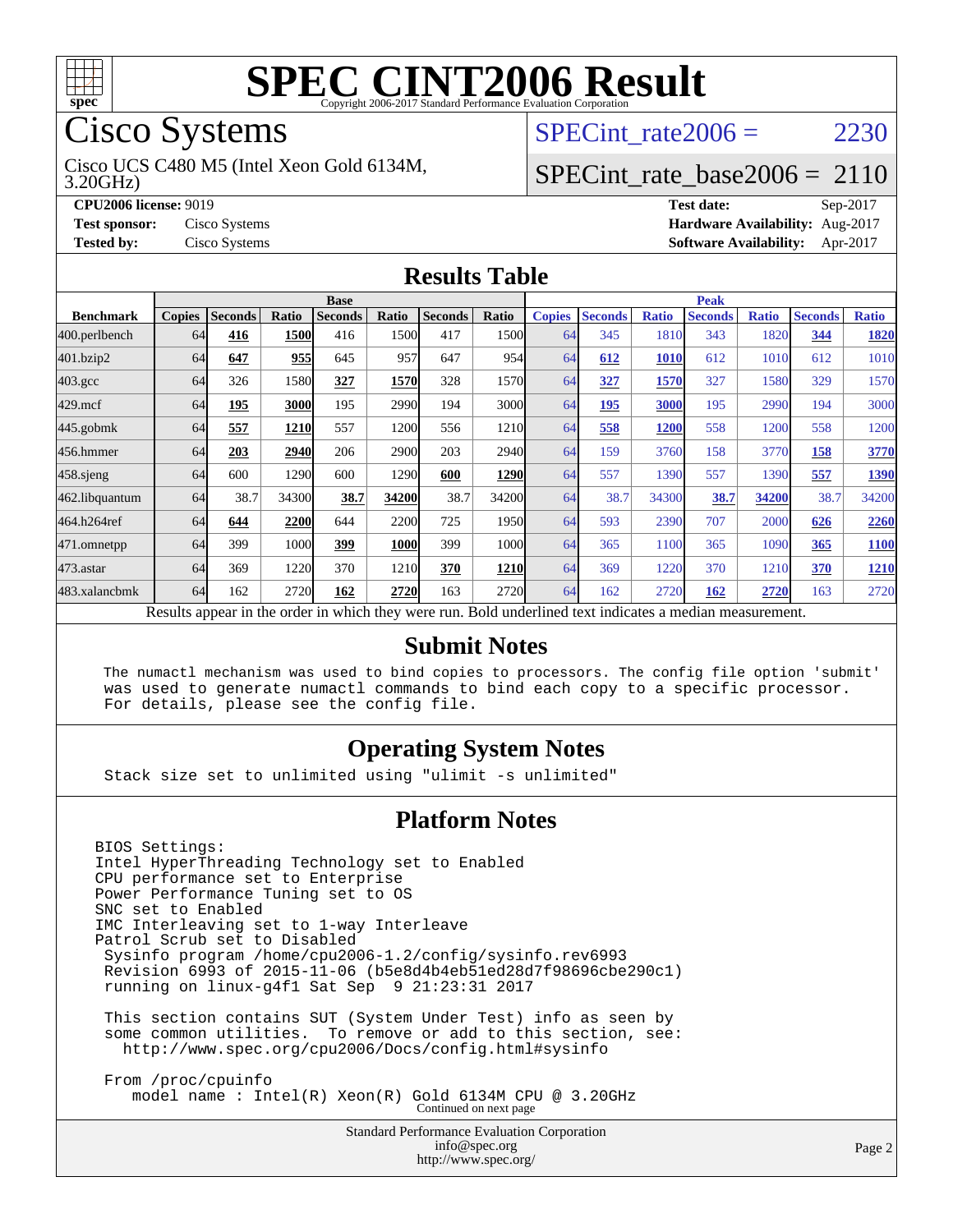

Cisco Systems

3.20GHz) Cisco UCS C480 M5 (Intel Xeon Gold 6134M,  $SPECint rate2006 = 2230$ 

[SPECint\\_rate\\_base2006 =](http://www.spec.org/auto/cpu2006/Docs/result-fields.html#SPECintratebase2006) 2110

**[CPU2006 license:](http://www.spec.org/auto/cpu2006/Docs/result-fields.html#CPU2006license)** 9019 **[Test date:](http://www.spec.org/auto/cpu2006/Docs/result-fields.html#Testdate)** Sep-2017 **[Test sponsor:](http://www.spec.org/auto/cpu2006/Docs/result-fields.html#Testsponsor)** Cisco Systems **[Hardware Availability:](http://www.spec.org/auto/cpu2006/Docs/result-fields.html#HardwareAvailability)** Aug-2017 **[Tested by:](http://www.spec.org/auto/cpu2006/Docs/result-fields.html#Testedby)** Cisco Systems **[Software Availability:](http://www.spec.org/auto/cpu2006/Docs/result-fields.html#SoftwareAvailability)** Apr-2017

#### **[Platform Notes \(Continued\)](http://www.spec.org/auto/cpu2006/Docs/result-fields.html#PlatformNotes)**

Standard Performance Evaluation Corporation [info@spec.org](mailto:info@spec.org) 4 "physical id"s (chips) 64 "processors" cores, siblings (Caution: counting these is hw and system dependent. The following excerpts from /proc/cpuinfo might not be reliable. Use with caution.) cpu cores : 8 siblings : 16 physical 0: cores 0 2 3 9 16 19 26 27 physical 1: cores 0 2 3 9 16 19 26 27 physical 2: cores 0 2 3 9 16 19 26 27 physical 3: cores 0 2 3 9 16 19 26 27 cache size : 25344 KB From /proc/meminfo MemTotal: 790967464 kB HugePages\_Total: 0<br>Hugepagesize: 2048 kB Hugepagesize: /usr/bin/lsb\_release -d SUSE Linux Enterprise Server 12 SP2 From /etc/\*release\* /etc/\*version\* SuSE-release: SUSE Linux Enterprise Server 12 (x86\_64) VERSION = 12 PATCHLEVEL = 2 # This file is deprecated and will be removed in a future service pack or release. # Please check /etc/os-release for details about this release. os-release: NAME="SLES" VERSION="12-SP2" VERSION\_ID="12.2" PRETTY\_NAME="SUSE Linux Enterprise Server 12 SP2" ID="sles" ANSI\_COLOR="0;32" CPE\_NAME="cpe:/o:suse:sles:12:sp2" uname -a: Linux linux-g4f1 4.4.21-69-default #1 SMP Tue Oct 25 10:58:20 UTC 2016 (9464f67) x86\_64 x86\_64 x86\_64 GNU/Linux run-level 5 Oct 8 00:12 SPEC is set to: /home/cpu2006-1.2 Filesystem Type Size Used Avail Use% Mounted on<br>
/dev/sda6 xfs 871G 35G 836G 4% /home xfs 871G 35G 836G 4% /home Additional information from dmidecode: Warning: Use caution when you interpret this section. The 'dmidecode' program reads system data which is "intended to allow hardware to be accurately determined", but the intent may not be met, as there are frequent changes to<br>Continued on next page

<http://www.spec.org/>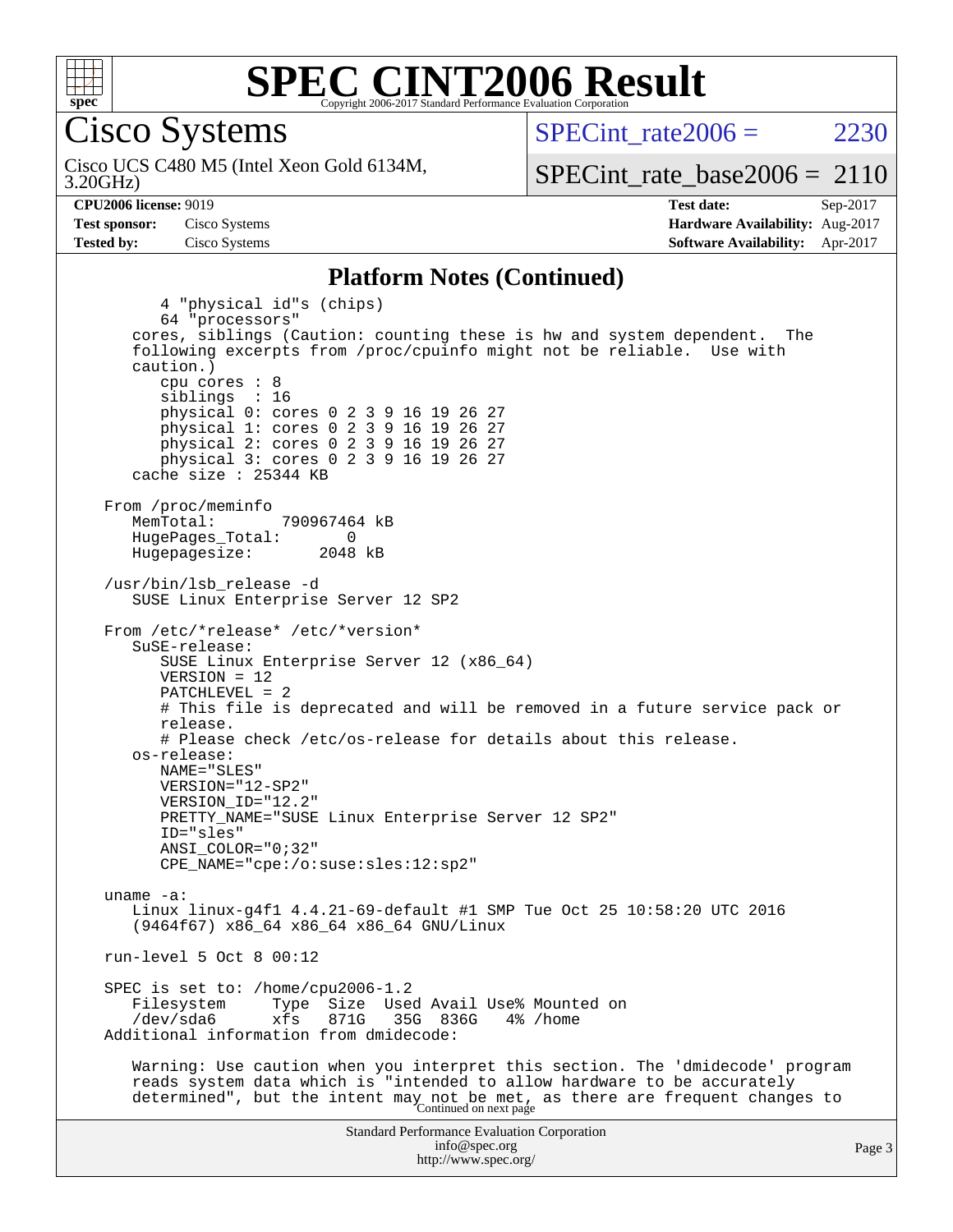

Cisco Systems

SPECint rate $2006 = 2230$ 

3.20GHz) Cisco UCS C480 M5 (Intel Xeon Gold 6134M,

[SPECint\\_rate\\_base2006 =](http://www.spec.org/auto/cpu2006/Docs/result-fields.html#SPECintratebase2006) 2110

**[CPU2006 license:](http://www.spec.org/auto/cpu2006/Docs/result-fields.html#CPU2006license)** 9019 **[Test date:](http://www.spec.org/auto/cpu2006/Docs/result-fields.html#Testdate)** Sep-2017 **[Test sponsor:](http://www.spec.org/auto/cpu2006/Docs/result-fields.html#Testsponsor)** Cisco Systems **[Hardware Availability:](http://www.spec.org/auto/cpu2006/Docs/result-fields.html#HardwareAvailability)** Aug-2017 **[Tested by:](http://www.spec.org/auto/cpu2006/Docs/result-fields.html#Testedby)** Cisco Systems **[Software Availability:](http://www.spec.org/auto/cpu2006/Docs/result-fields.html#SoftwareAvailability)** Apr-2017

#### **[Platform Notes \(Continued\)](http://www.spec.org/auto/cpu2006/Docs/result-fields.html#PlatformNotes)**

hardware, firmware, and the "DMTF SMBIOS" standard.

 BIOS Cisco Systems, Inc. C480M5.3.1.0.248.0518171057 05/18/2017 Memory: 48x 0xCE00 M393A2G40EB2-CTD 16 GB 2 rank 2666 MHz

(End of data from sysinfo program)

#### **[General Notes](http://www.spec.org/auto/cpu2006/Docs/result-fields.html#GeneralNotes)**

Environment variables set by runspec before the start of the run: LD\_LIBRARY\_PATH = "/home/cpu2006-1.2/lib/ia32:/home/cpu2006-1.2/lib/intel64:/home/cpu2006-1.2/sh10.2"

 Binaries compiled on a system with 1x Intel Core i7-4790 CPU + 32GB RAM memory using Redhat Enterprise Linux 7.2 Transparent Huge Pages enabled with: echo always > /sys/kernel/mm/transparent\_hugepage/enabled Filesystem page cache cleared with: shell invocation of 'sync; echo 3 > /proc/sys/vm/drop\_caches' prior to run runspec command invoked through numactl i.e.: numactl --interleave=all runspec <etc>

### **[Base Compiler Invocation](http://www.spec.org/auto/cpu2006/Docs/result-fields.html#BaseCompilerInvocation)**

[C benchmarks](http://www.spec.org/auto/cpu2006/Docs/result-fields.html#Cbenchmarks):

[icc -m32 -L/opt/intel/compilers\\_and\\_libraries\\_2017/linux/lib/ia32](http://www.spec.org/cpu2006/results/res2017q4/cpu2006-20170919-50154.flags.html#user_CCbase_intel_icc_c29f3ff5a7ed067b11e4ec10a03f03ae)

[C++ benchmarks:](http://www.spec.org/auto/cpu2006/Docs/result-fields.html#CXXbenchmarks)

[icpc -m32 -L/opt/intel/compilers\\_and\\_libraries\\_2017/linux/lib/ia32](http://www.spec.org/cpu2006/results/res2017q4/cpu2006-20170919-50154.flags.html#user_CXXbase_intel_icpc_8c35c7808b62dab9ae41a1aa06361b6b)

#### **[Base Portability Flags](http://www.spec.org/auto/cpu2006/Docs/result-fields.html#BasePortabilityFlags)**

| 400.perlbench: -D_FILE_OFFSET_BITS=64 -DSPEC_CPU_LINUX_IA32 |  |
|-------------------------------------------------------------|--|
| 401.bzip2: -D_FILE_OFFSET_BITS=64                           |  |
| 403.gcc: -D_FILE_OFFSET_BITS=64                             |  |
| 429.mcf: -D FILE OFFSET BITS=64                             |  |
| 445.gobmk: -D_FILE_OFFSET_BITS=64                           |  |
| 456.hmmer: -D FILE OFFSET BITS=64                           |  |
| 458.sjeng: -D_FILE_OFFSET_BITS=64                           |  |
| 462.libquantum: -D_FILE_OFFSET_BITS=64 -DSPEC_CPU_LINUX     |  |
| 464.h264ref: -D_FILE_OFFSET_BITS=64                         |  |
| 471.omnetpp: -D_FILE_OFFSET_BITS=64                         |  |
| 473.astar: -D FILE OFFSET BITS=64                           |  |
| 483.xalancbmk: -D FILE OFFSET BITS=64 -DSPEC CPU LINUX      |  |

Standard Performance Evaluation Corporation [info@spec.org](mailto:info@spec.org) <http://www.spec.org/>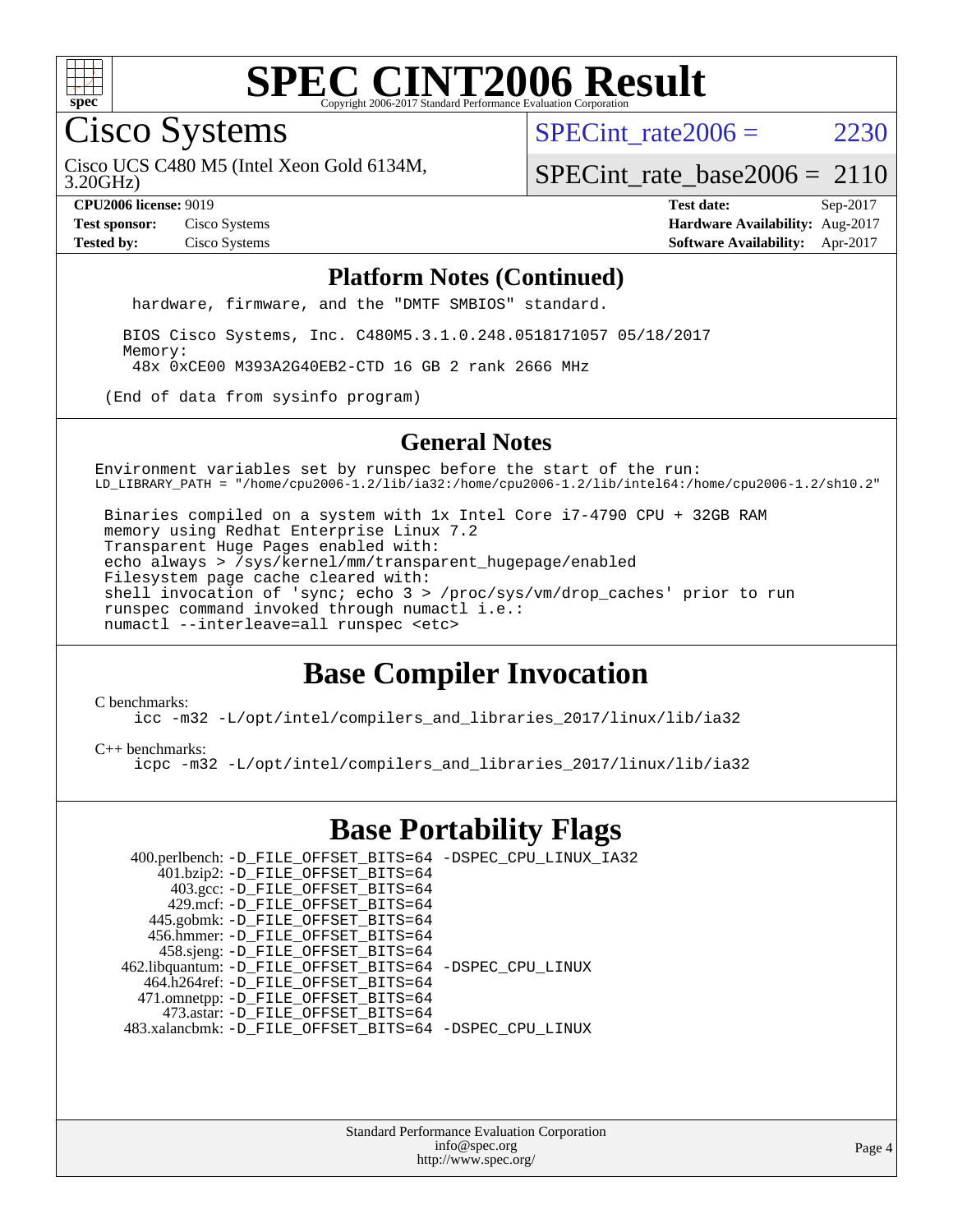

Cisco Systems

SPECint rate $2006 = 2230$ 

3.20GHz) Cisco UCS C480 M5 (Intel Xeon Gold 6134M,

[SPECint\\_rate\\_base2006 =](http://www.spec.org/auto/cpu2006/Docs/result-fields.html#SPECintratebase2006) 2110

**[CPU2006 license:](http://www.spec.org/auto/cpu2006/Docs/result-fields.html#CPU2006license)** 9019 **[Test date:](http://www.spec.org/auto/cpu2006/Docs/result-fields.html#Testdate)** Sep-2017 **[Test sponsor:](http://www.spec.org/auto/cpu2006/Docs/result-fields.html#Testsponsor)** Cisco Systems **[Hardware Availability:](http://www.spec.org/auto/cpu2006/Docs/result-fields.html#HardwareAvailability)** Aug-2017 **[Tested by:](http://www.spec.org/auto/cpu2006/Docs/result-fields.html#Testedby)** Cisco Systems **[Software Availability:](http://www.spec.org/auto/cpu2006/Docs/result-fields.html#SoftwareAvailability)** Apr-2017

### **[Base Optimization Flags](http://www.spec.org/auto/cpu2006/Docs/result-fields.html#BaseOptimizationFlags)**

[C benchmarks](http://www.spec.org/auto/cpu2006/Docs/result-fields.html#Cbenchmarks):

[-xCORE-AVX512](http://www.spec.org/cpu2006/results/res2017q4/cpu2006-20170919-50154.flags.html#user_CCbase_f-xCORE-AVX512) [-ipo](http://www.spec.org/cpu2006/results/res2017q4/cpu2006-20170919-50154.flags.html#user_CCbase_f-ipo) [-O3](http://www.spec.org/cpu2006/results/res2017q4/cpu2006-20170919-50154.flags.html#user_CCbase_f-O3) [-no-prec-div](http://www.spec.org/cpu2006/results/res2017q4/cpu2006-20170919-50154.flags.html#user_CCbase_f-no-prec-div) [-qopt-prefetch](http://www.spec.org/cpu2006/results/res2017q4/cpu2006-20170919-50154.flags.html#user_CCbase_f-qopt-prefetch) [-qopt-mem-layout-trans=3](http://www.spec.org/cpu2006/results/res2017q4/cpu2006-20170919-50154.flags.html#user_CCbase_f-qopt-mem-layout-trans_170f5be61cd2cedc9b54468c59262d5d)

[C++ benchmarks:](http://www.spec.org/auto/cpu2006/Docs/result-fields.html#CXXbenchmarks)

[-xCORE-AVX512](http://www.spec.org/cpu2006/results/res2017q4/cpu2006-20170919-50154.flags.html#user_CXXbase_f-xCORE-AVX512) [-ipo](http://www.spec.org/cpu2006/results/res2017q4/cpu2006-20170919-50154.flags.html#user_CXXbase_f-ipo) [-O3](http://www.spec.org/cpu2006/results/res2017q4/cpu2006-20170919-50154.flags.html#user_CXXbase_f-O3) [-no-prec-div](http://www.spec.org/cpu2006/results/res2017q4/cpu2006-20170919-50154.flags.html#user_CXXbase_f-no-prec-div) [-qopt-prefetch](http://www.spec.org/cpu2006/results/res2017q4/cpu2006-20170919-50154.flags.html#user_CXXbase_f-qopt-prefetch) [-qopt-mem-layout-trans=3](http://www.spec.org/cpu2006/results/res2017q4/cpu2006-20170919-50154.flags.html#user_CXXbase_f-qopt-mem-layout-trans_170f5be61cd2cedc9b54468c59262d5d) [-Wl,-z,muldefs](http://www.spec.org/cpu2006/results/res2017q4/cpu2006-20170919-50154.flags.html#user_CXXbase_link_force_multiple1_74079c344b956b9658436fd1b6dd3a8a) [-L/sh10.2 -lsmartheap](http://www.spec.org/cpu2006/results/res2017q4/cpu2006-20170919-50154.flags.html#user_CXXbase_SmartHeap_b831f2d313e2fffa6dfe3f00ffc1f1c0)

#### **[Base Other Flags](http://www.spec.org/auto/cpu2006/Docs/result-fields.html#BaseOtherFlags)**

[C benchmarks](http://www.spec.org/auto/cpu2006/Docs/result-fields.html#Cbenchmarks):

403.gcc: [-Dalloca=\\_alloca](http://www.spec.org/cpu2006/results/res2017q4/cpu2006-20170919-50154.flags.html#b403.gcc_baseEXTRA_CFLAGS_Dalloca_be3056838c12de2578596ca5467af7f3)

### **[Peak Compiler Invocation](http://www.spec.org/auto/cpu2006/Docs/result-fields.html#PeakCompilerInvocation)**

[C benchmarks \(except as noted below\)](http://www.spec.org/auto/cpu2006/Docs/result-fields.html#Cbenchmarksexceptasnotedbelow): [icc -m32 -L/opt/intel/compilers\\_and\\_libraries\\_2017/linux/lib/ia32](http://www.spec.org/cpu2006/results/res2017q4/cpu2006-20170919-50154.flags.html#user_CCpeak_intel_icc_c29f3ff5a7ed067b11e4ec10a03f03ae)

400.perlbench: [icc -m64](http://www.spec.org/cpu2006/results/res2017q4/cpu2006-20170919-50154.flags.html#user_peakCCLD400_perlbench_intel_icc_64bit_bda6cc9af1fdbb0edc3795bac97ada53)

401.bzip2: [icc -m64](http://www.spec.org/cpu2006/results/res2017q4/cpu2006-20170919-50154.flags.html#user_peakCCLD401_bzip2_intel_icc_64bit_bda6cc9af1fdbb0edc3795bac97ada53)

456.hmmer: [icc -m64](http://www.spec.org/cpu2006/results/res2017q4/cpu2006-20170919-50154.flags.html#user_peakCCLD456_hmmer_intel_icc_64bit_bda6cc9af1fdbb0edc3795bac97ada53)

458.sjeng: [icc -m64](http://www.spec.org/cpu2006/results/res2017q4/cpu2006-20170919-50154.flags.html#user_peakCCLD458_sjeng_intel_icc_64bit_bda6cc9af1fdbb0edc3795bac97ada53)

[C++ benchmarks:](http://www.spec.org/auto/cpu2006/Docs/result-fields.html#CXXbenchmarks)

[icpc -m32 -L/opt/intel/compilers\\_and\\_libraries\\_2017/linux/lib/ia32](http://www.spec.org/cpu2006/results/res2017q4/cpu2006-20170919-50154.flags.html#user_CXXpeak_intel_icpc_8c35c7808b62dab9ae41a1aa06361b6b)

#### **[Peak Portability Flags](http://www.spec.org/auto/cpu2006/Docs/result-fields.html#PeakPortabilityFlags)**

 400.perlbench: [-DSPEC\\_CPU\\_LP64](http://www.spec.org/cpu2006/results/res2017q4/cpu2006-20170919-50154.flags.html#b400.perlbench_peakCPORTABILITY_DSPEC_CPU_LP64) [-DSPEC\\_CPU\\_LINUX\\_X64](http://www.spec.org/cpu2006/results/res2017q4/cpu2006-20170919-50154.flags.html#b400.perlbench_peakCPORTABILITY_DSPEC_CPU_LINUX_X64) 401.bzip2: [-DSPEC\\_CPU\\_LP64](http://www.spec.org/cpu2006/results/res2017q4/cpu2006-20170919-50154.flags.html#suite_peakCPORTABILITY401_bzip2_DSPEC_CPU_LP64) 403.gcc: [-D\\_FILE\\_OFFSET\\_BITS=64](http://www.spec.org/cpu2006/results/res2017q4/cpu2006-20170919-50154.flags.html#user_peakPORTABILITY403_gcc_file_offset_bits_64_438cf9856305ebd76870a2c6dc2689ab) 429.mcf: [-D\\_FILE\\_OFFSET\\_BITS=64](http://www.spec.org/cpu2006/results/res2017q4/cpu2006-20170919-50154.flags.html#user_peakPORTABILITY429_mcf_file_offset_bits_64_438cf9856305ebd76870a2c6dc2689ab) 445.gobmk: [-D\\_FILE\\_OFFSET\\_BITS=64](http://www.spec.org/cpu2006/results/res2017q4/cpu2006-20170919-50154.flags.html#user_peakPORTABILITY445_gobmk_file_offset_bits_64_438cf9856305ebd76870a2c6dc2689ab) 456.hmmer: [-DSPEC\\_CPU\\_LP64](http://www.spec.org/cpu2006/results/res2017q4/cpu2006-20170919-50154.flags.html#suite_peakCPORTABILITY456_hmmer_DSPEC_CPU_LP64) 458.sjeng: [-DSPEC\\_CPU\\_LP64](http://www.spec.org/cpu2006/results/res2017q4/cpu2006-20170919-50154.flags.html#suite_peakCPORTABILITY458_sjeng_DSPEC_CPU_LP64) 462.libquantum: [-D\\_FILE\\_OFFSET\\_BITS=64](http://www.spec.org/cpu2006/results/res2017q4/cpu2006-20170919-50154.flags.html#user_peakPORTABILITY462_libquantum_file_offset_bits_64_438cf9856305ebd76870a2c6dc2689ab) [-DSPEC\\_CPU\\_LINUX](http://www.spec.org/cpu2006/results/res2017q4/cpu2006-20170919-50154.flags.html#b462.libquantum_peakCPORTABILITY_DSPEC_CPU_LINUX) 464.h264ref: [-D\\_FILE\\_OFFSET\\_BITS=64](http://www.spec.org/cpu2006/results/res2017q4/cpu2006-20170919-50154.flags.html#user_peakPORTABILITY464_h264ref_file_offset_bits_64_438cf9856305ebd76870a2c6dc2689ab) 471.omnetpp: [-D\\_FILE\\_OFFSET\\_BITS=64](http://www.spec.org/cpu2006/results/res2017q4/cpu2006-20170919-50154.flags.html#user_peakPORTABILITY471_omnetpp_file_offset_bits_64_438cf9856305ebd76870a2c6dc2689ab) 473.astar: [-D\\_FILE\\_OFFSET\\_BITS=64](http://www.spec.org/cpu2006/results/res2017q4/cpu2006-20170919-50154.flags.html#user_peakPORTABILITY473_astar_file_offset_bits_64_438cf9856305ebd76870a2c6dc2689ab)

Continued on next page

Standard Performance Evaluation Corporation [info@spec.org](mailto:info@spec.org) <http://www.spec.org/>

Page 5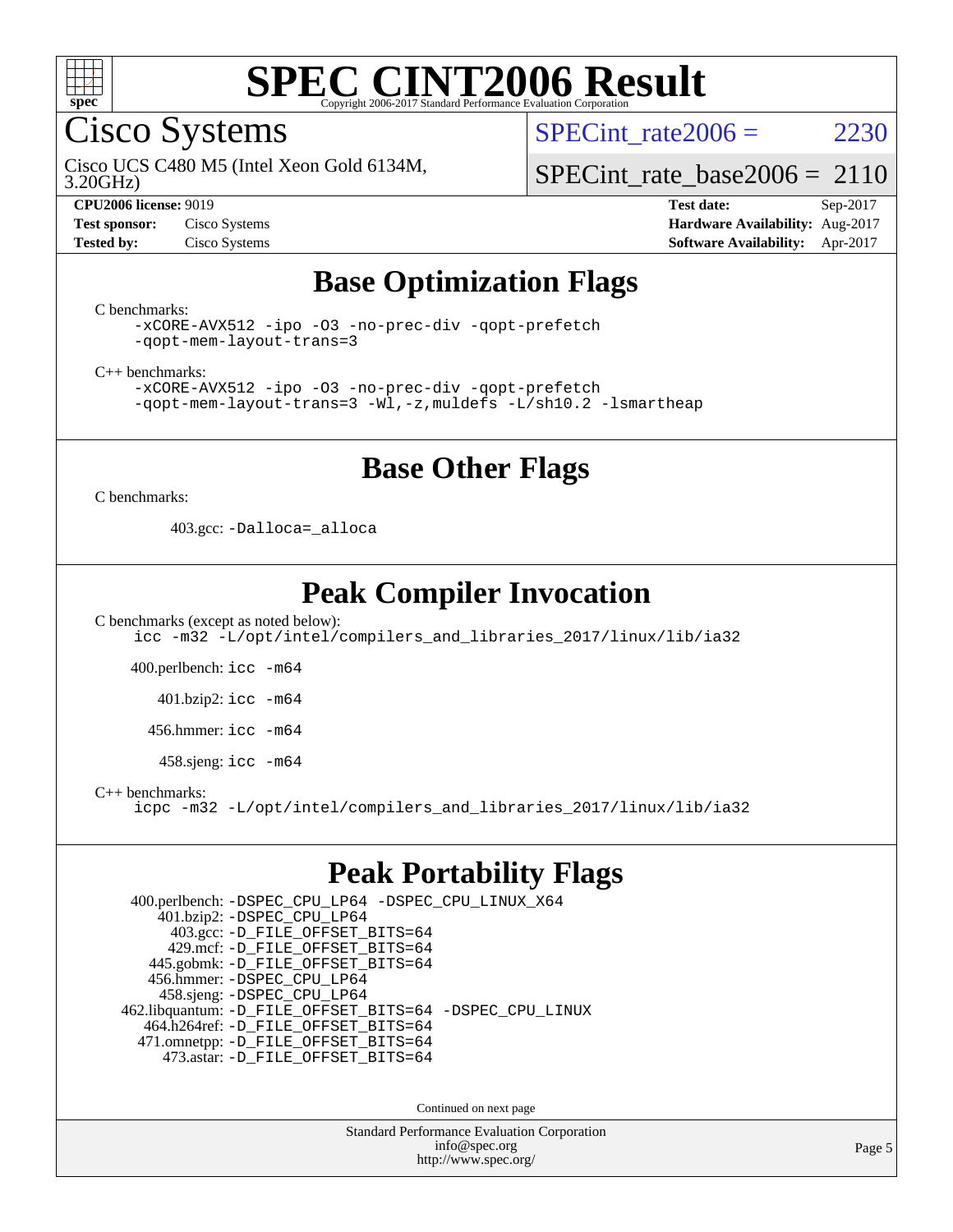

Cisco Systems

SPECint rate $2006 = 2230$ 

3.20GHz) Cisco UCS C480 M5 (Intel Xeon Gold 6134M,

[SPECint\\_rate\\_base2006 =](http://www.spec.org/auto/cpu2006/Docs/result-fields.html#SPECintratebase2006) 2110

**[CPU2006 license:](http://www.spec.org/auto/cpu2006/Docs/result-fields.html#CPU2006license)** 9019 **[Test date:](http://www.spec.org/auto/cpu2006/Docs/result-fields.html#Testdate)** Sep-2017 **[Test sponsor:](http://www.spec.org/auto/cpu2006/Docs/result-fields.html#Testsponsor)** Cisco Systems **[Hardware Availability:](http://www.spec.org/auto/cpu2006/Docs/result-fields.html#HardwareAvailability)** Aug-2017 **[Tested by:](http://www.spec.org/auto/cpu2006/Docs/result-fields.html#Testedby)** Cisco Systems **[Software Availability:](http://www.spec.org/auto/cpu2006/Docs/result-fields.html#SoftwareAvailability)** Apr-2017

## **[Peak Portability Flags \(Continued\)](http://www.spec.org/auto/cpu2006/Docs/result-fields.html#PeakPortabilityFlags)**

483.xalancbmk: [-D\\_FILE\\_OFFSET\\_BITS=64](http://www.spec.org/cpu2006/results/res2017q4/cpu2006-20170919-50154.flags.html#user_peakPORTABILITY483_xalancbmk_file_offset_bits_64_438cf9856305ebd76870a2c6dc2689ab) [-DSPEC\\_CPU\\_LINUX](http://www.spec.org/cpu2006/results/res2017q4/cpu2006-20170919-50154.flags.html#b483.xalancbmk_peakCXXPORTABILITY_DSPEC_CPU_LINUX)

## **[Peak Optimization Flags](http://www.spec.org/auto/cpu2006/Docs/result-fields.html#PeakOptimizationFlags)**

Standard Performance Evaluation Corporation [C benchmarks](http://www.spec.org/auto/cpu2006/Docs/result-fields.html#Cbenchmarks): 400.perlbench: [-prof-gen](http://www.spec.org/cpu2006/results/res2017q4/cpu2006-20170919-50154.flags.html#user_peakPASS1_CFLAGSPASS1_LDCFLAGS400_perlbench_prof_gen_e43856698f6ca7b7e442dfd80e94a8fc)(pass 1) [-prof-use](http://www.spec.org/cpu2006/results/res2017q4/cpu2006-20170919-50154.flags.html#user_peakPASS2_CFLAGSPASS2_LDCFLAGS400_perlbench_prof_use_bccf7792157ff70d64e32fe3e1250b55)(pass 2) [-xCORE-AVX512](http://www.spec.org/cpu2006/results/res2017q4/cpu2006-20170919-50154.flags.html#user_peakPASS2_CFLAGSPASS2_LDCFLAGS400_perlbench_f-xCORE-AVX512)(pass 2)  $-par-num-threads=1(pass 1) -ipo(pass 2) -O3(pass 2)$  $-par-num-threads=1(pass 1) -ipo(pass 2) -O3(pass 2)$  $-par-num-threads=1(pass 1) -ipo(pass 2) -O3(pass 2)$  $-par-num-threads=1(pass 1) -ipo(pass 2) -O3(pass 2)$  $-par-num-threads=1(pass 1) -ipo(pass 2) -O3(pass 2)$  $-par-num-threads=1(pass 1) -ipo(pass 2) -O3(pass 2)$ [-no-prec-div](http://www.spec.org/cpu2006/results/res2017q4/cpu2006-20170919-50154.flags.html#user_peakPASS2_CFLAGSPASS2_LDCFLAGS400_perlbench_f-no-prec-div)(pass 2) [-auto-ilp32](http://www.spec.org/cpu2006/results/res2017q4/cpu2006-20170919-50154.flags.html#user_peakCOPTIMIZE400_perlbench_f-auto-ilp32) [-qopt-mem-layout-trans=3](http://www.spec.org/cpu2006/results/res2017q4/cpu2006-20170919-50154.flags.html#user_peakCOPTIMIZE400_perlbench_f-qopt-mem-layout-trans_170f5be61cd2cedc9b54468c59262d5d) 401.bzip2: [-prof-gen](http://www.spec.org/cpu2006/results/res2017q4/cpu2006-20170919-50154.flags.html#user_peakPASS1_CFLAGSPASS1_LDCFLAGS401_bzip2_prof_gen_e43856698f6ca7b7e442dfd80e94a8fc)(pass 1) [-prof-use](http://www.spec.org/cpu2006/results/res2017q4/cpu2006-20170919-50154.flags.html#user_peakPASS2_CFLAGSPASS2_LDCFLAGS401_bzip2_prof_use_bccf7792157ff70d64e32fe3e1250b55)(pass 2) [-xCORE-AVX512](http://www.spec.org/cpu2006/results/res2017q4/cpu2006-20170919-50154.flags.html#user_peakPASS2_CFLAGSPASS2_LDCFLAGS401_bzip2_f-xCORE-AVX512)(pass 2) [-par-num-threads=1](http://www.spec.org/cpu2006/results/res2017q4/cpu2006-20170919-50154.flags.html#user_peakPASS1_CFLAGSPASS1_LDCFLAGS401_bzip2_par_num_threads_786a6ff141b4e9e90432e998842df6c2)(pass 1) [-ipo](http://www.spec.org/cpu2006/results/res2017q4/cpu2006-20170919-50154.flags.html#user_peakPASS2_CFLAGSPASS2_LDCFLAGS401_bzip2_f-ipo)(pass 2) [-O3](http://www.spec.org/cpu2006/results/res2017q4/cpu2006-20170919-50154.flags.html#user_peakPASS2_CFLAGSPASS2_LDCFLAGS401_bzip2_f-O3)(pass 2) [-no-prec-div](http://www.spec.org/cpu2006/results/res2017q4/cpu2006-20170919-50154.flags.html#user_peakPASS2_CFLAGSPASS2_LDCFLAGS401_bzip2_f-no-prec-div)(pass 2) [-qopt-prefetch](http://www.spec.org/cpu2006/results/res2017q4/cpu2006-20170919-50154.flags.html#user_peakCOPTIMIZE401_bzip2_f-qopt-prefetch) [-auto-ilp32](http://www.spec.org/cpu2006/results/res2017q4/cpu2006-20170919-50154.flags.html#user_peakCOPTIMIZE401_bzip2_f-auto-ilp32) [-qopt-mem-layout-trans=3](http://www.spec.org/cpu2006/results/res2017q4/cpu2006-20170919-50154.flags.html#user_peakCOPTIMIZE401_bzip2_f-qopt-mem-layout-trans_170f5be61cd2cedc9b54468c59262d5d) 403.gcc: [-xCORE-AVX512](http://www.spec.org/cpu2006/results/res2017q4/cpu2006-20170919-50154.flags.html#user_peakOPTIMIZE403_gcc_f-xCORE-AVX512) [-ipo](http://www.spec.org/cpu2006/results/res2017q4/cpu2006-20170919-50154.flags.html#user_peakOPTIMIZE403_gcc_f-ipo) [-O3](http://www.spec.org/cpu2006/results/res2017q4/cpu2006-20170919-50154.flags.html#user_peakOPTIMIZE403_gcc_f-O3) [-no-prec-div](http://www.spec.org/cpu2006/results/res2017q4/cpu2006-20170919-50154.flags.html#user_peakOPTIMIZE403_gcc_f-no-prec-div) [-qopt-mem-layout-trans=3](http://www.spec.org/cpu2006/results/res2017q4/cpu2006-20170919-50154.flags.html#user_peakCOPTIMIZE403_gcc_f-qopt-mem-layout-trans_170f5be61cd2cedc9b54468c59262d5d)  $429$ .mcf: basepeak = yes 445.gobmk: [-prof-gen](http://www.spec.org/cpu2006/results/res2017q4/cpu2006-20170919-50154.flags.html#user_peakPASS1_CFLAGSPASS1_LDCFLAGS445_gobmk_prof_gen_e43856698f6ca7b7e442dfd80e94a8fc)(pass 1) [-prof-use](http://www.spec.org/cpu2006/results/res2017q4/cpu2006-20170919-50154.flags.html#user_peakPASS2_CFLAGSPASS2_LDCFLAGSPASS2_LDFLAGS445_gobmk_prof_use_bccf7792157ff70d64e32fe3e1250b55)(pass 2) [-xCORE-AVX512](http://www.spec.org/cpu2006/results/res2017q4/cpu2006-20170919-50154.flags.html#user_peakPASS2_CFLAGSPASS2_LDCFLAGSPASS2_LDFLAGS445_gobmk_f-xCORE-AVX512)(pass 2)  $-par-num-threads=1(pass 1) -ipo(pass 2) -O3(pass 2)$  $-par-num-threads=1(pass 1) -ipo(pass 2) -O3(pass 2)$  $-par-num-threads=1(pass 1) -ipo(pass 2) -O3(pass 2)$  $-par-num-threads=1(pass 1) -ipo(pass 2) -O3(pass 2)$  $-par-num-threads=1(pass 1) -ipo(pass 2) -O3(pass 2)$  $-par-num-threads=1(pass 1) -ipo(pass 2) -O3(pass 2)$ [-no-prec-div](http://www.spec.org/cpu2006/results/res2017q4/cpu2006-20170919-50154.flags.html#user_peakPASS2_LDCFLAGS445_gobmk_f-no-prec-div)(pass 2) [-qopt-mem-layout-trans=3](http://www.spec.org/cpu2006/results/res2017q4/cpu2006-20170919-50154.flags.html#user_peakCOPTIMIZE445_gobmk_f-qopt-mem-layout-trans_170f5be61cd2cedc9b54468c59262d5d) 456.hmmer: [-xCORE-AVX512](http://www.spec.org/cpu2006/results/res2017q4/cpu2006-20170919-50154.flags.html#user_peakOPTIMIZE456_hmmer_f-xCORE-AVX512) [-ipo](http://www.spec.org/cpu2006/results/res2017q4/cpu2006-20170919-50154.flags.html#user_peakOPTIMIZE456_hmmer_f-ipo) [-O3](http://www.spec.org/cpu2006/results/res2017q4/cpu2006-20170919-50154.flags.html#user_peakOPTIMIZE456_hmmer_f-O3) [-no-prec-div](http://www.spec.org/cpu2006/results/res2017q4/cpu2006-20170919-50154.flags.html#user_peakOPTIMIZE456_hmmer_f-no-prec-div) [-unroll2](http://www.spec.org/cpu2006/results/res2017q4/cpu2006-20170919-50154.flags.html#user_peakCOPTIMIZE456_hmmer_f-unroll_784dae83bebfb236979b41d2422d7ec2) [-auto-ilp32](http://www.spec.org/cpu2006/results/res2017q4/cpu2006-20170919-50154.flags.html#user_peakCOPTIMIZE456_hmmer_f-auto-ilp32) [-qopt-mem-layout-trans=3](http://www.spec.org/cpu2006/results/res2017q4/cpu2006-20170919-50154.flags.html#user_peakCOPTIMIZE456_hmmer_f-qopt-mem-layout-trans_170f5be61cd2cedc9b54468c59262d5d) 458.sjeng: [-prof-gen](http://www.spec.org/cpu2006/results/res2017q4/cpu2006-20170919-50154.flags.html#user_peakPASS1_CFLAGSPASS1_LDCFLAGS458_sjeng_prof_gen_e43856698f6ca7b7e442dfd80e94a8fc)(pass 1) [-prof-use](http://www.spec.org/cpu2006/results/res2017q4/cpu2006-20170919-50154.flags.html#user_peakPASS2_CFLAGSPASS2_LDCFLAGS458_sjeng_prof_use_bccf7792157ff70d64e32fe3e1250b55)(pass 2) [-xCORE-AVX512](http://www.spec.org/cpu2006/results/res2017q4/cpu2006-20170919-50154.flags.html#user_peakPASS2_CFLAGSPASS2_LDCFLAGS458_sjeng_f-xCORE-AVX512)(pass 2) [-par-num-threads=1](http://www.spec.org/cpu2006/results/res2017q4/cpu2006-20170919-50154.flags.html#user_peakPASS1_CFLAGSPASS1_LDCFLAGS458_sjeng_par_num_threads_786a6ff141b4e9e90432e998842df6c2)(pass 1) [-ipo](http://www.spec.org/cpu2006/results/res2017q4/cpu2006-20170919-50154.flags.html#user_peakPASS2_CFLAGSPASS2_LDCFLAGS458_sjeng_f-ipo)(pass 2) [-O3](http://www.spec.org/cpu2006/results/res2017q4/cpu2006-20170919-50154.flags.html#user_peakPASS2_CFLAGSPASS2_LDCFLAGS458_sjeng_f-O3)(pass 2) [-no-prec-div](http://www.spec.org/cpu2006/results/res2017q4/cpu2006-20170919-50154.flags.html#user_peakPASS2_CFLAGSPASS2_LDCFLAGS458_sjeng_f-no-prec-div)(pass 2) [-unroll4](http://www.spec.org/cpu2006/results/res2017q4/cpu2006-20170919-50154.flags.html#user_peakCOPTIMIZE458_sjeng_f-unroll_4e5e4ed65b7fd20bdcd365bec371b81f) [-auto-ilp32](http://www.spec.org/cpu2006/results/res2017q4/cpu2006-20170919-50154.flags.html#user_peakCOPTIMIZE458_sjeng_f-auto-ilp32) [-qopt-mem-layout-trans=3](http://www.spec.org/cpu2006/results/res2017q4/cpu2006-20170919-50154.flags.html#user_peakCOPTIMIZE458_sjeng_f-qopt-mem-layout-trans_170f5be61cd2cedc9b54468c59262d5d)  $462$ .libquantum: basepeak = yes 464.h264ref: [-prof-gen](http://www.spec.org/cpu2006/results/res2017q4/cpu2006-20170919-50154.flags.html#user_peakPASS1_CFLAGSPASS1_LDCFLAGS464_h264ref_prof_gen_e43856698f6ca7b7e442dfd80e94a8fc)(pass 1) [-prof-use](http://www.spec.org/cpu2006/results/res2017q4/cpu2006-20170919-50154.flags.html#user_peakPASS2_CFLAGSPASS2_LDCFLAGS464_h264ref_prof_use_bccf7792157ff70d64e32fe3e1250b55)(pass 2) [-xCORE-AVX512](http://www.spec.org/cpu2006/results/res2017q4/cpu2006-20170919-50154.flags.html#user_peakPASS2_CFLAGSPASS2_LDCFLAGS464_h264ref_f-xCORE-AVX512)(pass 2) [-par-num-threads=1](http://www.spec.org/cpu2006/results/res2017q4/cpu2006-20170919-50154.flags.html#user_peakPASS1_CFLAGSPASS1_LDCFLAGS464_h264ref_par_num_threads_786a6ff141b4e9e90432e998842df6c2)(pass 1) [-ipo](http://www.spec.org/cpu2006/results/res2017q4/cpu2006-20170919-50154.flags.html#user_peakPASS2_CFLAGSPASS2_LDCFLAGS464_h264ref_f-ipo)(pass 2) [-O3](http://www.spec.org/cpu2006/results/res2017q4/cpu2006-20170919-50154.flags.html#user_peakPASS2_CFLAGSPASS2_LDCFLAGS464_h264ref_f-O3)(pass 2) [-no-prec-div](http://www.spec.org/cpu2006/results/res2017q4/cpu2006-20170919-50154.flags.html#user_peakPASS2_CFLAGSPASS2_LDCFLAGS464_h264ref_f-no-prec-div)(pass 2) [-unroll2](http://www.spec.org/cpu2006/results/res2017q4/cpu2006-20170919-50154.flags.html#user_peakCOPTIMIZE464_h264ref_f-unroll_784dae83bebfb236979b41d2422d7ec2) [-qopt-mem-layout-trans=3](http://www.spec.org/cpu2006/results/res2017q4/cpu2006-20170919-50154.flags.html#user_peakCOPTIMIZE464_h264ref_f-qopt-mem-layout-trans_170f5be61cd2cedc9b54468c59262d5d) [C++ benchmarks:](http://www.spec.org/auto/cpu2006/Docs/result-fields.html#CXXbenchmarks) 471.omnetpp: [-prof-gen](http://www.spec.org/cpu2006/results/res2017q4/cpu2006-20170919-50154.flags.html#user_peakPASS1_CXXFLAGSPASS1_LDCXXFLAGS471_omnetpp_prof_gen_e43856698f6ca7b7e442dfd80e94a8fc)(pass 1) [-prof-use](http://www.spec.org/cpu2006/results/res2017q4/cpu2006-20170919-50154.flags.html#user_peakPASS2_CXXFLAGSPASS2_LDCXXFLAGS471_omnetpp_prof_use_bccf7792157ff70d64e32fe3e1250b55)(pass 2) [-xCORE-AVX512](http://www.spec.org/cpu2006/results/res2017q4/cpu2006-20170919-50154.flags.html#user_peakPASS2_CXXFLAGSPASS2_LDCXXFLAGS471_omnetpp_f-xCORE-AVX512)(pass 2) [-par-num-threads=1](http://www.spec.org/cpu2006/results/res2017q4/cpu2006-20170919-50154.flags.html#user_peakPASS1_CXXFLAGSPASS1_LDCXXFLAGS471_omnetpp_par_num_threads_786a6ff141b4e9e90432e998842df6c2)(pass 1) [-ipo](http://www.spec.org/cpu2006/results/res2017q4/cpu2006-20170919-50154.flags.html#user_peakPASS2_CXXFLAGSPASS2_LDCXXFLAGS471_omnetpp_f-ipo)(pass 2) [-O3](http://www.spec.org/cpu2006/results/res2017q4/cpu2006-20170919-50154.flags.html#user_peakPASS2_CXXFLAGSPASS2_LDCXXFLAGS471_omnetpp_f-O3)(pass 2) [-no-prec-div](http://www.spec.org/cpu2006/results/res2017q4/cpu2006-20170919-50154.flags.html#user_peakPASS2_CXXFLAGSPASS2_LDCXXFLAGS471_omnetpp_f-no-prec-div)(pass 2) [-qopt-ra-region-strategy=block](http://www.spec.org/cpu2006/results/res2017q4/cpu2006-20170919-50154.flags.html#user_peakCXXOPTIMIZE471_omnetpp_f-qopt-ra-region-strategy_430aa8f7c220cbde92ae827fa8d9be32)  [-qopt-mem-layout-trans=3](http://www.spec.org/cpu2006/results/res2017q4/cpu2006-20170919-50154.flags.html#user_peakCXXOPTIMIZE471_omnetpp_f-qopt-mem-layout-trans_170f5be61cd2cedc9b54468c59262d5d) [-Wl,-z,muldefs](http://www.spec.org/cpu2006/results/res2017q4/cpu2006-20170919-50154.flags.html#user_peakEXTRA_LDFLAGS471_omnetpp_link_force_multiple1_74079c344b956b9658436fd1b6dd3a8a) [-L/sh10.2 -lsmartheap](http://www.spec.org/cpu2006/results/res2017q4/cpu2006-20170919-50154.flags.html#user_peakEXTRA_LIBS471_omnetpp_SmartHeap_b831f2d313e2fffa6dfe3f00ffc1f1c0) Continued on next page

> [info@spec.org](mailto:info@spec.org) <http://www.spec.org/>